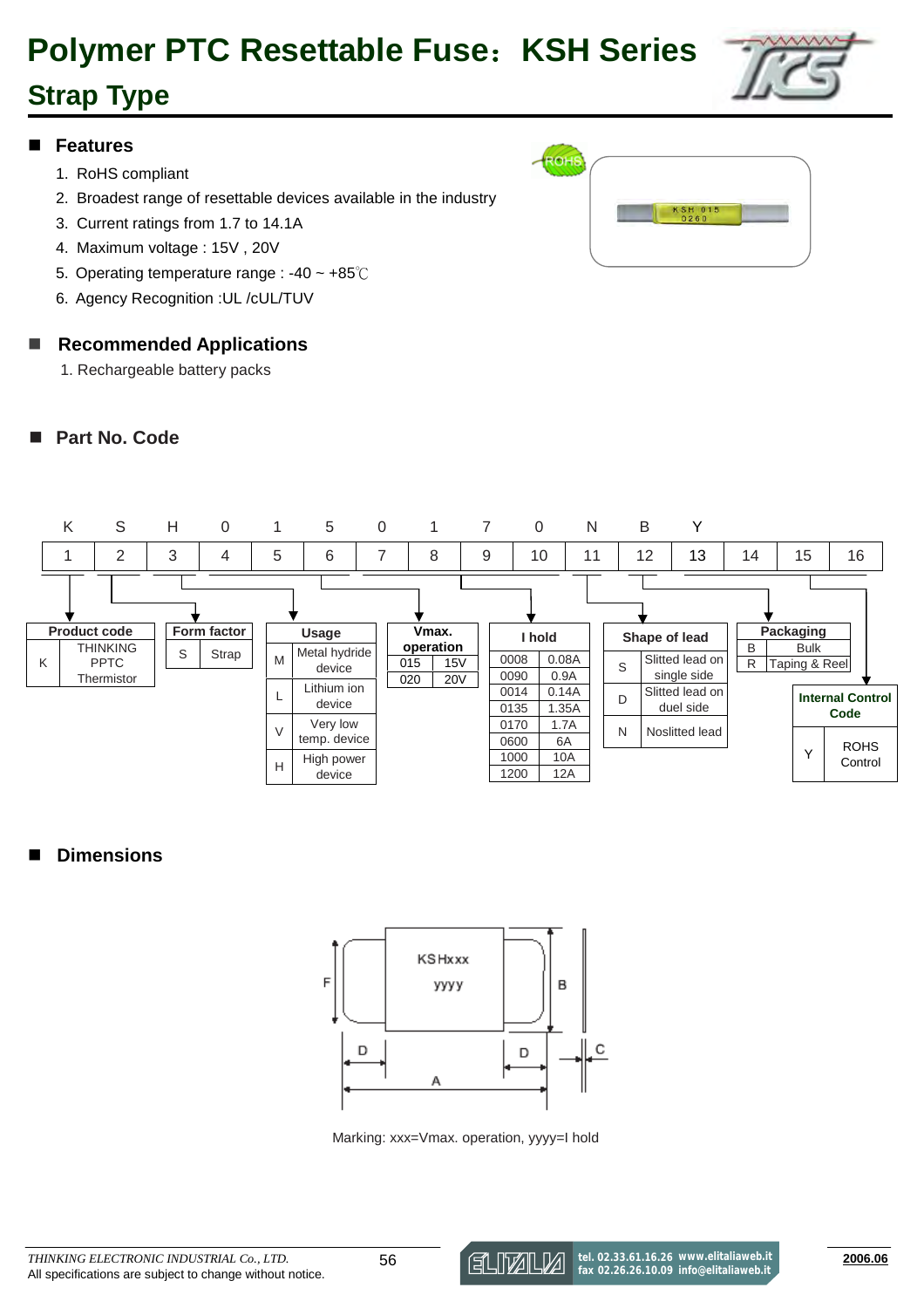

|            |      |                |      |      |              |      |      |      |      | (Unit:mm) |
|------------|------|----------------|------|------|--------------|------|------|------|------|-----------|
|            |      | $\overline{A}$ | B    |      | $\mathsf{C}$ |      | D    |      | F    |           |
| Part no.   | Min. | Max.           | Min. | Max. | Min.         | Max. | Min. | Max. | Min. | Max.      |
| KSH0150170 | 19.0 | 21.0           | 3.8  | 4.0  | 0.5          | 0.9  | 5.3  | 6.5  | 2.9  | 3.1       |
| KSH0150190 | 19.9 | 22.1           | 4.9  | 5.5  | 0.6          | 1.0  | 5.5  | 7.5  | 3.9  | 4.1       |
| KSH0150260 | 20.9 | 23.1           | 4.9  | 5.5  | 0.6          | 1.0  | 4.1  | 5.5  | 3.9  | 4.1       |
| KSH0150310 | 26.8 | 28.2           | 6.9  | 7.1  | 0.6          | 1.0  | 2.5  | 12.0 | 4.9  | 5.1       |
| KSH0150380 | 24.0 | 26.0           | 6.9  | 7.5  | 0.6          | 1.0  | 4.1  | 5.5  | 4.9  | 5.1       |
| KSH0200450 | 24.0 | 26.0           | 9.9  | 10.5 | 0.6          | 1.0  | 5.3  | 6.7  | 5.9  | 6.6       |
| KSH0200550 | 35.0 | 37.0           | 6.9  | 7.5  | 0.6          | 1.0  | 5.3  | 6.7  | 4.9  | 5.1       |
| KSH0200600 | 24.0 | 26.0           | 13.9 | 14.5 | 0.6          | 1.0  | 4.1  | 5.5  | 5.9  | 6.6       |
| KSH0200730 | 27.1 | 29.1           | 13.9 | 14.5 | 0.6          | 1.0  | 4.1  | 5.5  | 5.9  | 6.6       |
| KSH0200880 | 62.8 | 65.2           | 7.9  | 8.5  | 0.6          | 1.0  | 10.0 | 12.0 | 5.9  | 6.1       |
| KSH0200900 | 45.4 | 47.6           | 7.9  | 8.5  | 0.9          | 1.3  | 4.6  | 6.2  | 5.9  | 6.1       |
| KSH0201300 | 61.5 | 66.5           | 9.4  | 10.0 | 0.9          | 1.3  | 5.0  | 7.5  | 5.9  | 6.1       |
| KSH0201410 | 58.0 | 60.0           | 13.4 | 14.0 | 0.9          | 1.3  | 4.2  | 5.8  | 5.9  | 6.1       |

### **Characteristics(23**℃**)**

|            |            |       | <b>Ihold</b> | <b>Itrip</b> | Pd               | Maximum<br>(Typ.)<br>time to trip |        |              | Resistance $(\Omega)$ | Safety         |            |            |
|------------|------------|-------|--------------|--------------|------------------|-----------------------------------|--------|--------------|-----------------------|----------------|------------|------------|
| Part no    | Vmax.      | Imax. | @ 23°C       | @ 23°C       |                  |                                   |        | Initial (Ri) |                       | Post trip (R1) |            | approvals  |
|            | $(V_{dc})$ | (A)   | (A)          | (A)          | (W)              | (A)                               | (Sec.) | Max.         | Max.                  | Max.           | UL/cUL     | <b>TUV</b> |
| KSH0150170 | 15         | 100   | 1.70         | 3.40         | 0.8              | 8.5                               | 5.0    | 0.044        | 0.078                 | 0.114          |            |            |
| KSH0150190 | 15         | 100   | 1.90         | 3.90         | 0.8              | 9.50                              | 5.0    | 0.039        | 0.072                 | 0.102          | $\sqrt{ }$ | $\sqrt{ }$ |
| KSH0150260 | 15         | 100   | 2.60         | 5.80         | 1.0              | 13.00                             | 5.0    | 0.020        | 0.042                 | 0.063          | V          | $\sqrt{ }$ |
| KSH0150310 | 15         | 100   | 3.10         | 6.50         | 1.2              | 15.5                              | 4.5    | 0.017        | 0.031                 | 0.056          | V          | $\sqrt{ }$ |
| KSH0150380 | 15         | 100   | 3.80         | 8.30         | 1.2              | 19.00                             | 5.0    | 0.013        | 0.026                 | 0.037          | V          | $\sqrt{ }$ |
| KSH0200450 | 20         | 100   | 4.50         | 8.90         | 1.4              | 22.50                             | 5.0    | 0.011        | 0.020                 | 0.028          | V          | $\sqrt{ }$ |
| KSH0200550 | 20         | 100   | 5.50         | 10.5         | 2.0              | 27.50                             | 5.0    | 0.009        | 0.016                 | 0.022          | V          | $\sqrt{ }$ |
| KSH0200600 | 20         | 100   | 6.00         | 11.7         | 1.7              | 30.00                             | 5.0    | 0.007        | 0.014                 | 0.019          | V          | $\sqrt{ }$ |
| KSH0200730 | 20         | 100   | 7.30         | 14.1         | 1.9              | 30.00                             | 5.0    | 0.006        | 0.012                 | 0.015          | $\sqrt{ }$ | $\sqrt{ }$ |
| KSH0200880 | 20         | 100   | 8.80         | 16.0         | 2.0              | 44.0                              | 5.0    | 0.007        | 0.0105                | 0.015          |            |            |
| KSH0200900 | 20         | 100   | 9.00         | 16.7         | 3.0              | 45.0                              | 5.0    | 0.006        | 0.010                 | 0.014          |            |            |
| KSH0201300 | 20         | 100   | 13.0         | 21.2         | $2.2\phantom{0}$ | 50.0                              | 10.0   | 0.004        | 0.007                 | 0.009          |            |            |
| KSH0201410 | 20         | 100   | 14.1         | 26.2         | $2.2\phantom{0}$ | 70.0                              | 5.0    | 0.003        | 0.005                 | 0.007          |            |            |

Note : UL&cUL File No. E138827

TUV File No. R50066599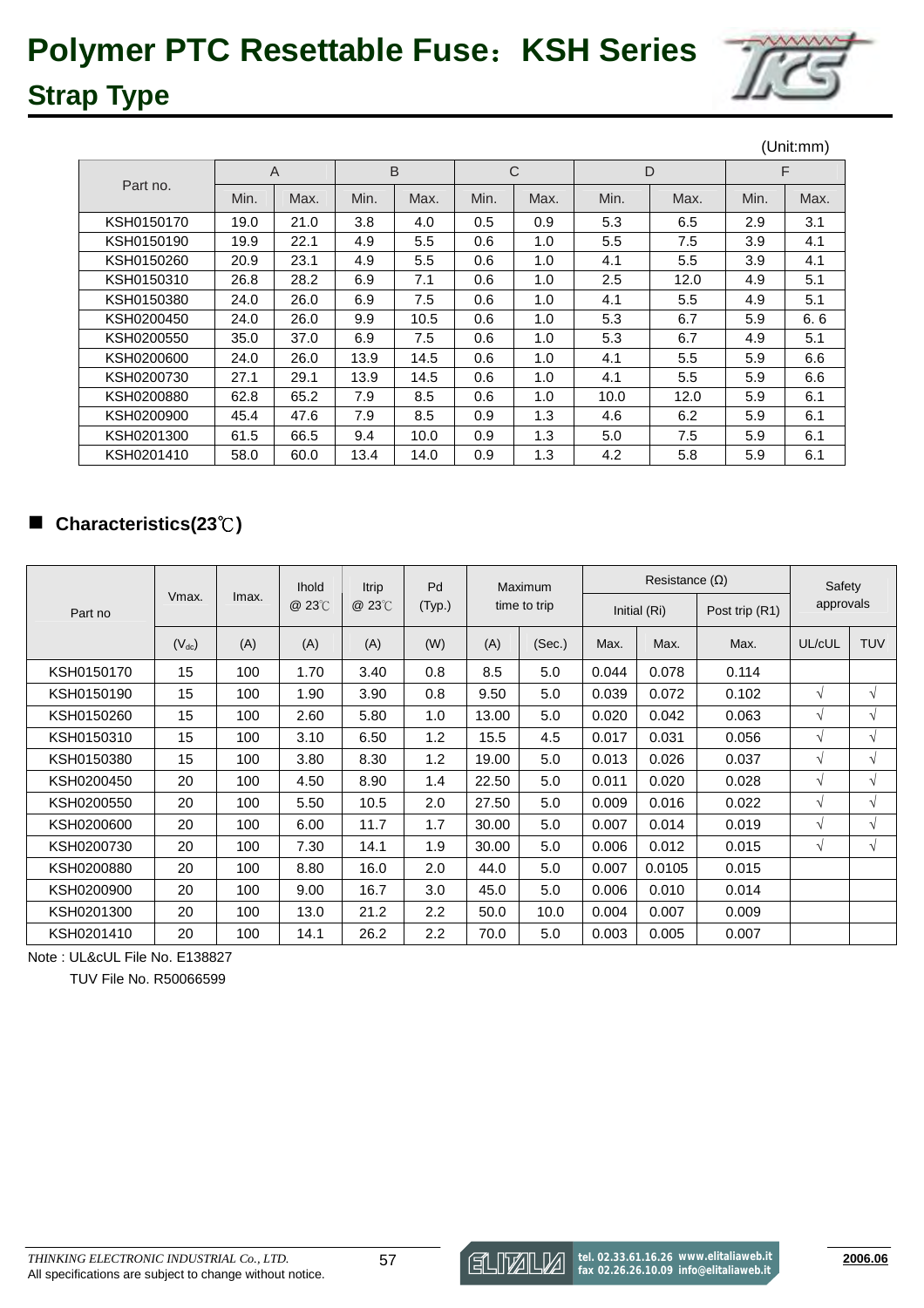

**Typical time to trip curve at 23**℃



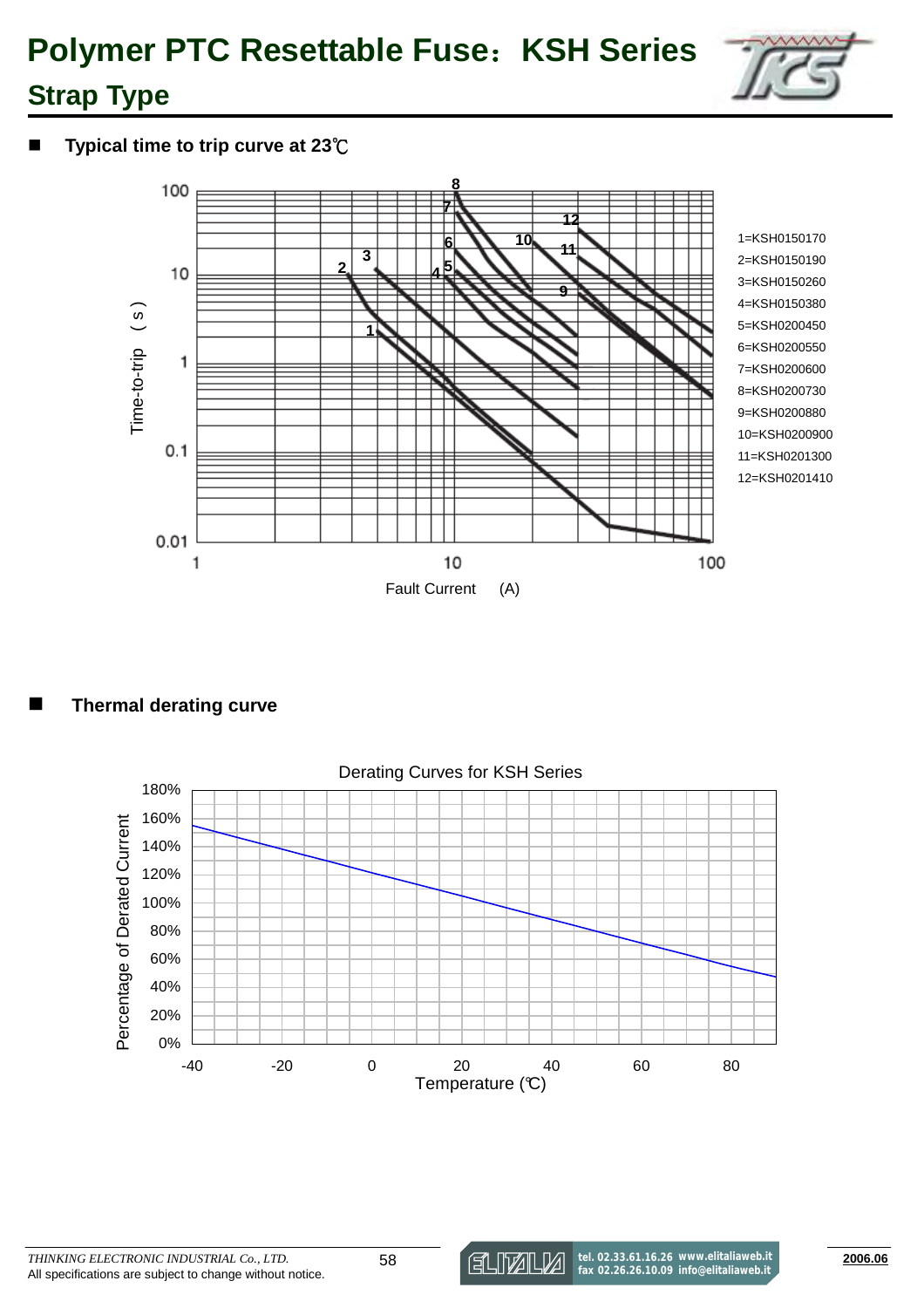

#### **Reliability test**

| <b>Item</b>                 | <b>Test condition/methods</b>                  | <b>Criteria</b>                   |  |
|-----------------------------|------------------------------------------------|-----------------------------------|--|
| Passive aging               | 70℃, 1000hrs                                   | $±10\%$ typical resistance change |  |
|                             | 40°C, 95%RH, 1344hrs                           |                                   |  |
| Humidity storage            | Mil-Std 202, method 103 condition D            | $±5\%$ typical resistance change  |  |
|                             | 50 cycles at a 120% maximum current (Imax) and |                                   |  |
| Cycle life                  | maximum voltage (Vmax).                        | Normal Appearance                 |  |
|                             | <b>UL 1434</b>                                 |                                   |  |
| Trip endurance              | Vmax, Imax, 48Hrs                              | Normal Appearance                 |  |
|                             | Vmax, Iss, 1000hrs                             |                                   |  |
| Steady-state operating life | Mil-Std 750, method 1026                       | Normal Appearance                 |  |

### **Packaging**

#### - **Bulk packing**

| <b>Series</b>   | <b>Quantity (PCS/Bag)</b> |  |  |  |  |
|-----------------|---------------------------|--|--|--|--|
| KSH (0170~0260) | 1000                      |  |  |  |  |
| KSH (0310~1410) | 500                       |  |  |  |  |

#### **•** Ammo packing

| <b>Series</b>   | <b>Quantity (PCS/Box)</b> |  |  |  |  |
|-----------------|---------------------------|--|--|--|--|
| KSH (0170~0260) | 10000                     |  |  |  |  |
| KSH (0310~1410) | 5000                      |  |  |  |  |

#### **• Carton packing**

| <b>Quantity (PCS/Box)</b> |
|---------------------------|
| 60000                     |
| 30000                     |
|                           |

### ■ Storage condition of products

(I) Storage Conditions :

- 1. Storage Temperature : -10℃~+40℃
- 2. Relative humidity : ≦75%RH
- 3. Thermistors must be kept away from sunlight and stored in a non-corrosive atmosphere.

(II) Period of Storage : 1 year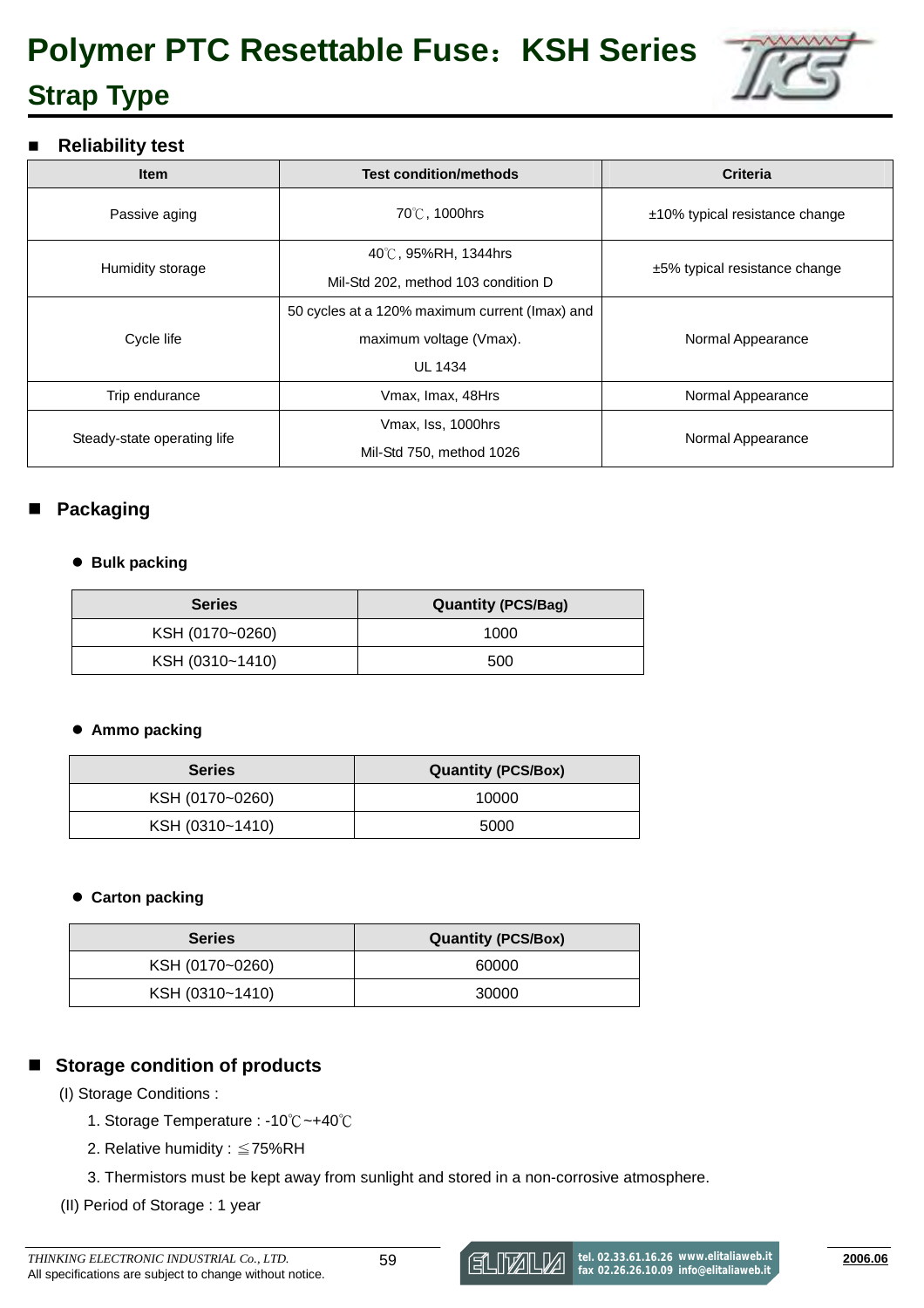# **Polymer PTC Resettable Fuse**:**KSL Series**

# **Strap Type**

#### **Features**

- 1. RoHS compliant
- 2. Broadest range of resettable devices available in the industry
- 3. Current ratings from 0.7 to 3.4A
- 4. Maximum voltage : 15V and 24V
- 5. Operating temperature range : -40 ~ +85℃
- 6. Agency Recognition :UL /cUL/TUV

#### ■ Recommended Applications

1. Rechargeable battery packs

#### **Part No. Code**





### **Dimensions**



Non slitted lead Slitted lead on single side



Slit:0.5mmx 4.0mm nom (.02in x .16 in)

#### Marking: xxx=Vmax. operation, yyyy=I hold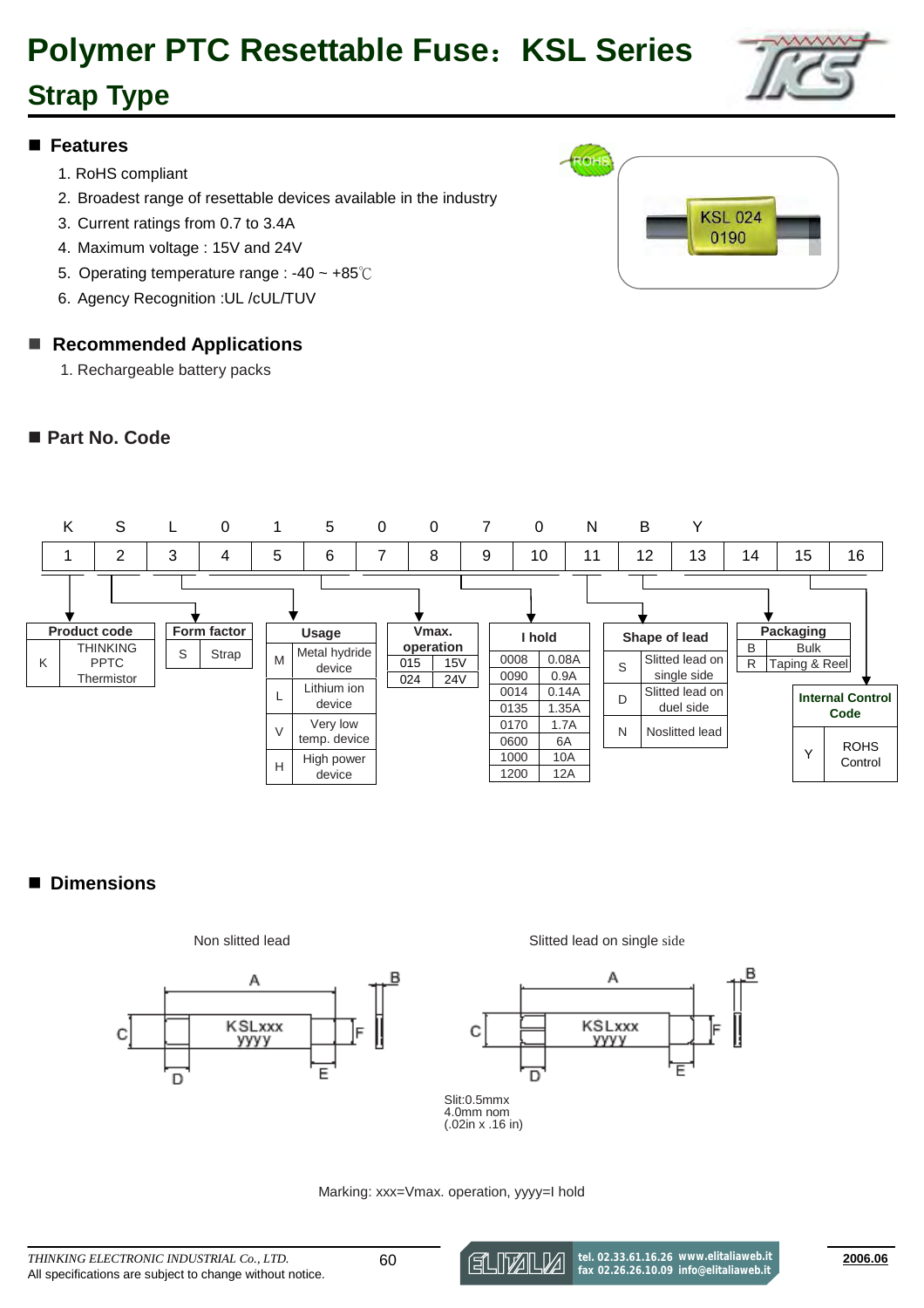# **Polymer PTC Resettable Fuse**:**KSL Series**



# **Strap Type**

|             |      |                |      |      |      |      |      |      |      |      |      | (Unit: mm) |
|-------------|------|----------------|------|------|------|------|------|------|------|------|------|------------|
| Part no.    |      | $\overline{A}$ | B    |      | C    |      | D    |      | E    |      | F    |            |
|             | Min. | Max.           | Min. | Max. | Min. | Max. | Min. | Max. | Min. | Max. | Min. | Max.       |
| KSL0150070  | 19.9 | 22.1           | 0.7  | 1.2  | 4.9  | 5.2  | 5.5  | 7.5  | 5.5  | 7.5  | 3.9  | 4.1        |
| KSL0150070S | 19.9 | 22.1           | 0.7  | 1.2  | 4.9  | 5.2  | 5.5  | 7.5  | 5.5  | 7.5  | 3.9  | 4.1        |
| KSL0240100  | 20.9 | 23.1           | 0.6  | 1.0  | 4.9  | 5.2  | 4.1  | 5.5  | 4.1  | 5.5  | 3.9  | 4.1        |
| KSL0240100S | 20.9 | 23.1           | 0.6  | 1.0  | 4.9  | 5.2  | 4.1  | 5.5  | 4.1  | 5.5  | 3.9  | 4.1        |
| KSL0240180  | 24.0 | 26.0           | 0.6  | 1.0  | 4.9  | 5.2  | 4.1  | 5.5  | 4.1  | 5.5  | 3.9  | 4.1        |
| KSL0240180S | 24.0 | 26.0           | 0.6  | 1.0  | 4.9  | 5.2  | 4.1  | 5.5  | 4.1  | 5.5  | 3.9  | 4.1        |
| KSL0240190  | 21.3 | 23.4           | 0.5  | 1.1  | 10.2 | 11.0 | 5.0  | 7.6  | 5.0  | 7.6  | 4.8  | 5.4        |
| KSL0240260  | 24.0 | 26.0           | 0.6  | 1.0  | 10.8 | 11.9 | 5.0  | 7.0  | 5.0  | 7.0  | 5.9  | 6.1        |
| KSL0240300  | 28.4 | 31.8           | 0.5  | 1.1  | 13.0 | 13.5 | 6.3  | 8.9  | 6.3  | 8.9  | 6.0  | 6.6        |
| KSL0240310  | 24.0 | 26.0           | 0.6  | 1.0  | 14.8 | 15.9 | 5.0  | 7.0  | 5.0  | 7.0  | 5.9  | 6.1        |
| KSL0240340  | 24.0 | 26.0           | 0.6  | 1.0  | 14.8 | 15.9 | 4.0  | 5.0  | 4.0  | 5.0  | 5.9  | 6.1        |

### **Characteristics(23**℃**)**

|             | Vmax.      | Imax. | <b>Ihold</b><br>@ 23°C | <b>Itrip</b><br>@ 23°C | Pd<br>(Max.) |      | Maximum<br>time to trip |       | Resistance $(\Omega)$ |                | Safety<br>approvals |            |
|-------------|------------|-------|------------------------|------------------------|--------------|------|-------------------------|-------|-----------------------|----------------|---------------------|------------|
| Part no.    |            |       |                        |                        |              |      |                         |       | Initial (Ri)          | Post trip (R1) |                     |            |
|             | $(V_{dc})$ | (A)   | (A)                    | (A)                    | (W)          | (A)  | (Sec.)                  | Min.  | Max.                  | Max.           | UL/cUL              | <b>TUV</b> |
| KSL0150070  | 15         | 100   | 0.7                    | 1.5                    | 1.1          | 3.5  | 5.0                     | 0.100 | 0.200                 | 0.340          | V                   | V          |
| KSL0150070S | 15         | 100   | 0.7                    | 1.5                    | 1.1          | 3.5  | 5.0                     | 0.100 | 0.200                 | 0.340          | V                   | V          |
| KSL0240100  | 24         | 100   | 1.0                    | 2.5                    | 1.5          | 5.0  | 7.0                     | 0.070 | 0.130                 | 0.260          | V                   | V          |
| KSL0240100S | 24         | 100   | 1.0                    | 2.5                    | 1.5          | 5.0  | 7.0                     | 0.070 | 0.130                 | 0.260          | V                   | V          |
| KSL0240180  | 24         | 100   | 1.8                    | 3.8                    | 2.0          | 9.0  | 2.9                     | 0.040 | 0.068                 | 0.120          | V                   | V          |
| KSL0240180S | 24         | 100   | 1.8                    | 3.8                    | 2.0          | 9.0  | 2.9                     | 0.040 | 0.068                 | 0.120          | V                   | V          |
| KSL0240190  | 24         | 100   | 1.9                    | 4.2                    | 1.9          | 10.0 | 3.0                     | 0.030 | 0.057                 | 0.100          | V                   | V          |
| KSL0240260  | 24         | 100   | 2.6                    | 5.2                    | 2.3          | 13.0 | 5.0                     | 0.025 | 0.042                 | 0.076          | V                   | $\sqrt{ }$ |
| KSL0240300  | 24         | 100   | 3.0                    | 6.3                    | 2.0          | 15.0 | 4.0                     | 0.015 | 0.031                 | 0.055          | V                   | V          |
| KSL0240310  | 24         | 100   | 3.1                    | 6.0                    | 2.5          | 15.5 | 5.0                     | 0.018 | 0.030                 | 0.055          | V                   | $\sqrt{ }$ |
| KSL0240340  | 24         | 100   | 3.4                    | 6.8                    | 2.7          | 17.0 | 5.0                     | 0.016 | 0.027                 | 0.050          | V                   | V          |

Note 1: S= Slitted lead on single side

Note2 : UL&cUL File No. E138827

TUV File No. R50066599

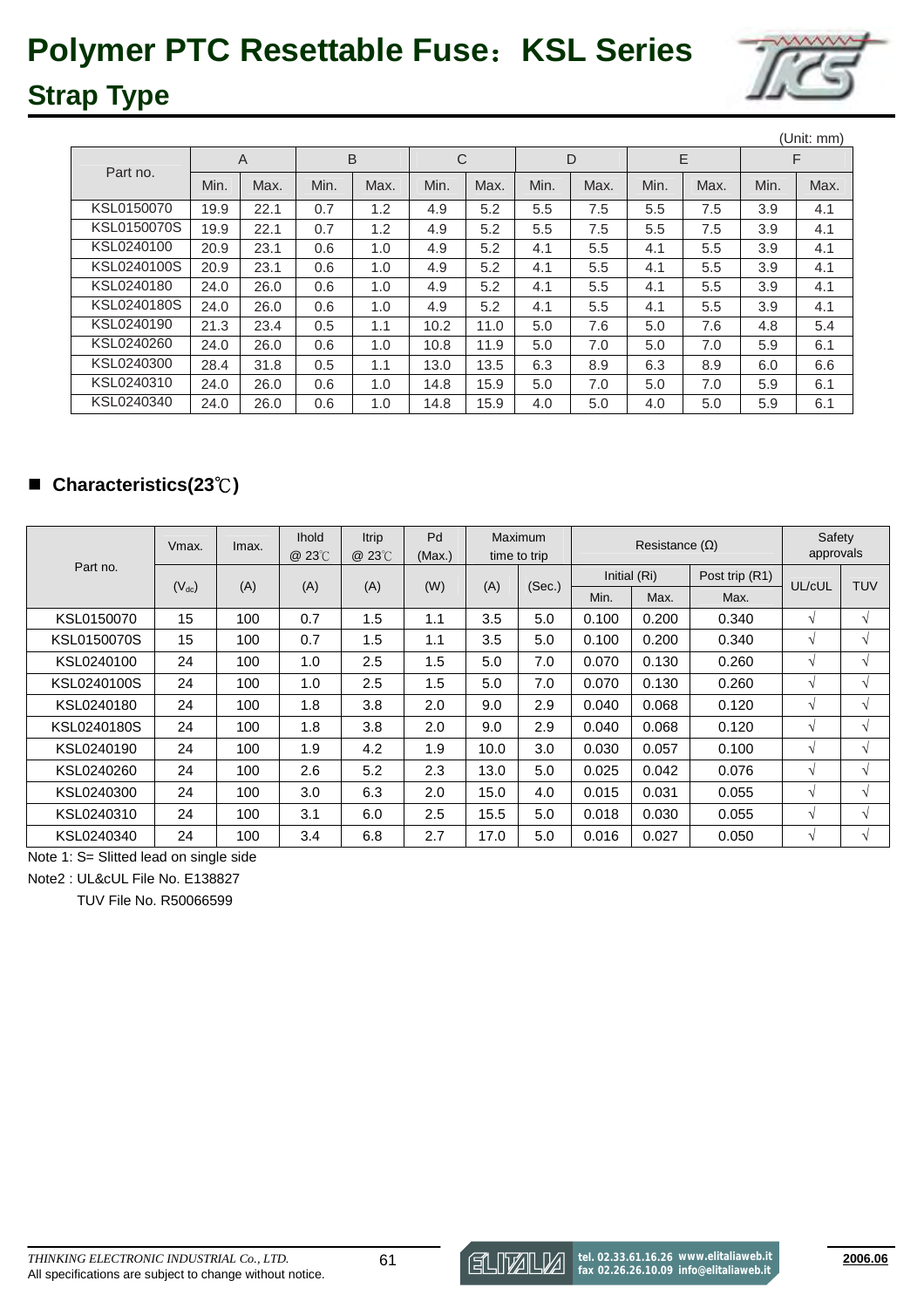

### **Typical time to trip curve at 23**℃





### **Derating Curves for KSL Series**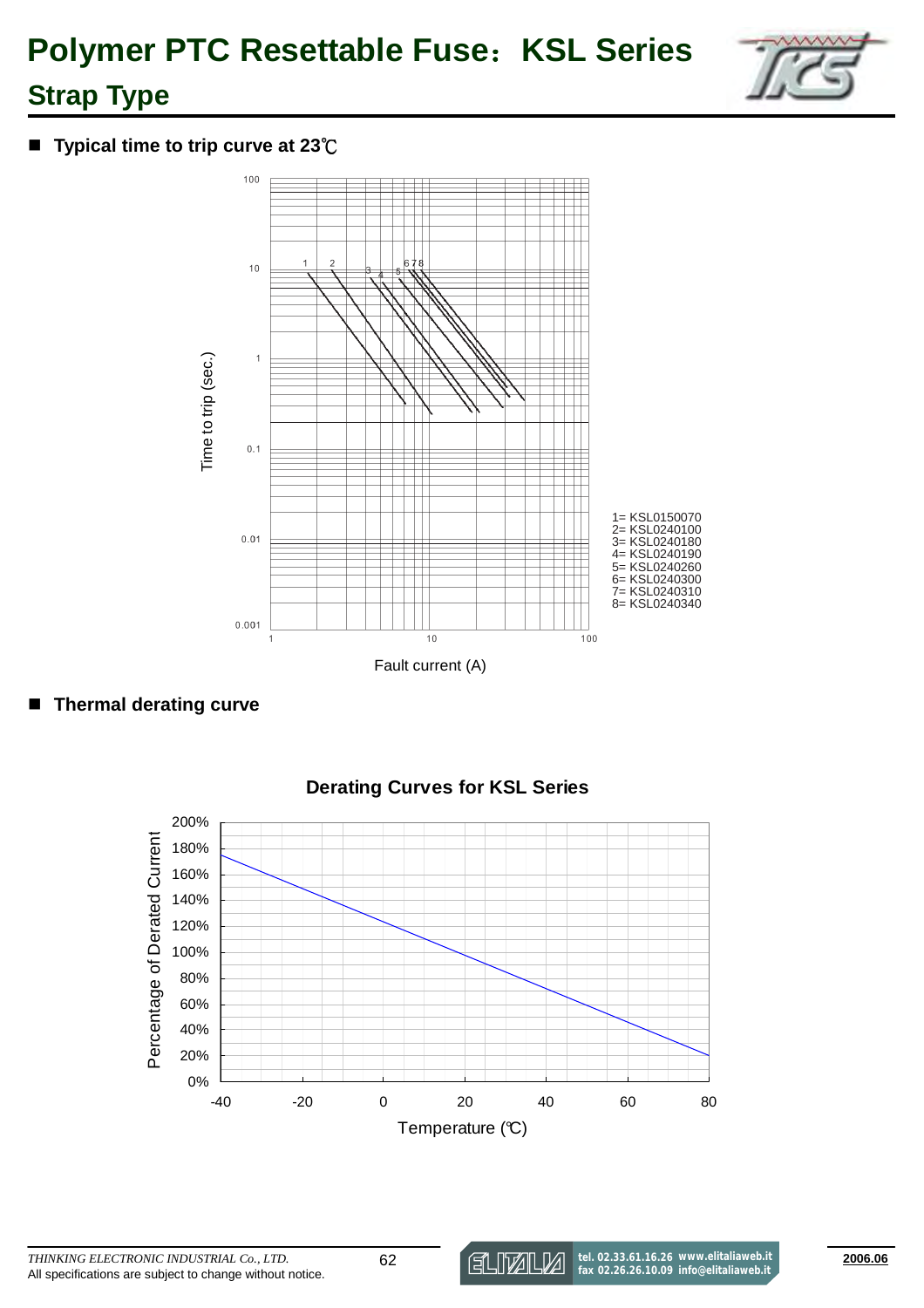# **Polymer PTC Resettable Fuse**:**KSL Series Strap Type**



#### **Reliability test**

| <b>Item</b>                 | Test condition/methods                         | Criteria                          |  |
|-----------------------------|------------------------------------------------|-----------------------------------|--|
| Passive aging               | 70℃, 1000hrs                                   | $±10\%$ typical resistance change |  |
|                             | 40℃, 95%RH, 1344hrs                            |                                   |  |
| Humidity storage            | Mil-Std 202, method 103 condition D            | $±5\%$ typical resistance change  |  |
|                             | 50 cycles at a 120% maximum current (Imax) and |                                   |  |
| Cycle life                  | maximum voltage (Vmax).                        | Normal Appearance                 |  |
|                             | <b>UL 1434</b>                                 |                                   |  |
| Trip endurance              | Vmax, Imax, 48Hrs                              | Normal Appearance                 |  |
|                             | Vmax, Iss, 1000hrs                             |                                   |  |
| Steady-state operating life | Mil-Std 750, method 1026                       | Normal Appearance                 |  |

### **Packaging**

#### - **Bulk packing**

| <b>Series</b> | <b>Quantity (PCS/Bag)</b> |  |  |  |
|---------------|---------------------------|--|--|--|
| KSL           | 1000                      |  |  |  |

#### - **Ammo packing**

| <b>Series</b> | <b>Quantity (PCS/Box)</b> |  |  |  |  |
|---------------|---------------------------|--|--|--|--|
| KSL           | 10000                     |  |  |  |  |

#### **• Carton packing**

| <b>Series</b> | <b>Quantity (PCS/Box)</b> |  |  |  |
|---------------|---------------------------|--|--|--|
| KSL           | 60000                     |  |  |  |

### ■ Storage condition of products

(I) Storage Conditions :

- 1. Storage Temperature: -10℃~+40℃
- 2. Relative Humidity: ≦75%RH
- 3. Thermistors must be kept away from sunlight and stored in a non-corrosive atmosphere.
- (II) Period of Storage: 1 year

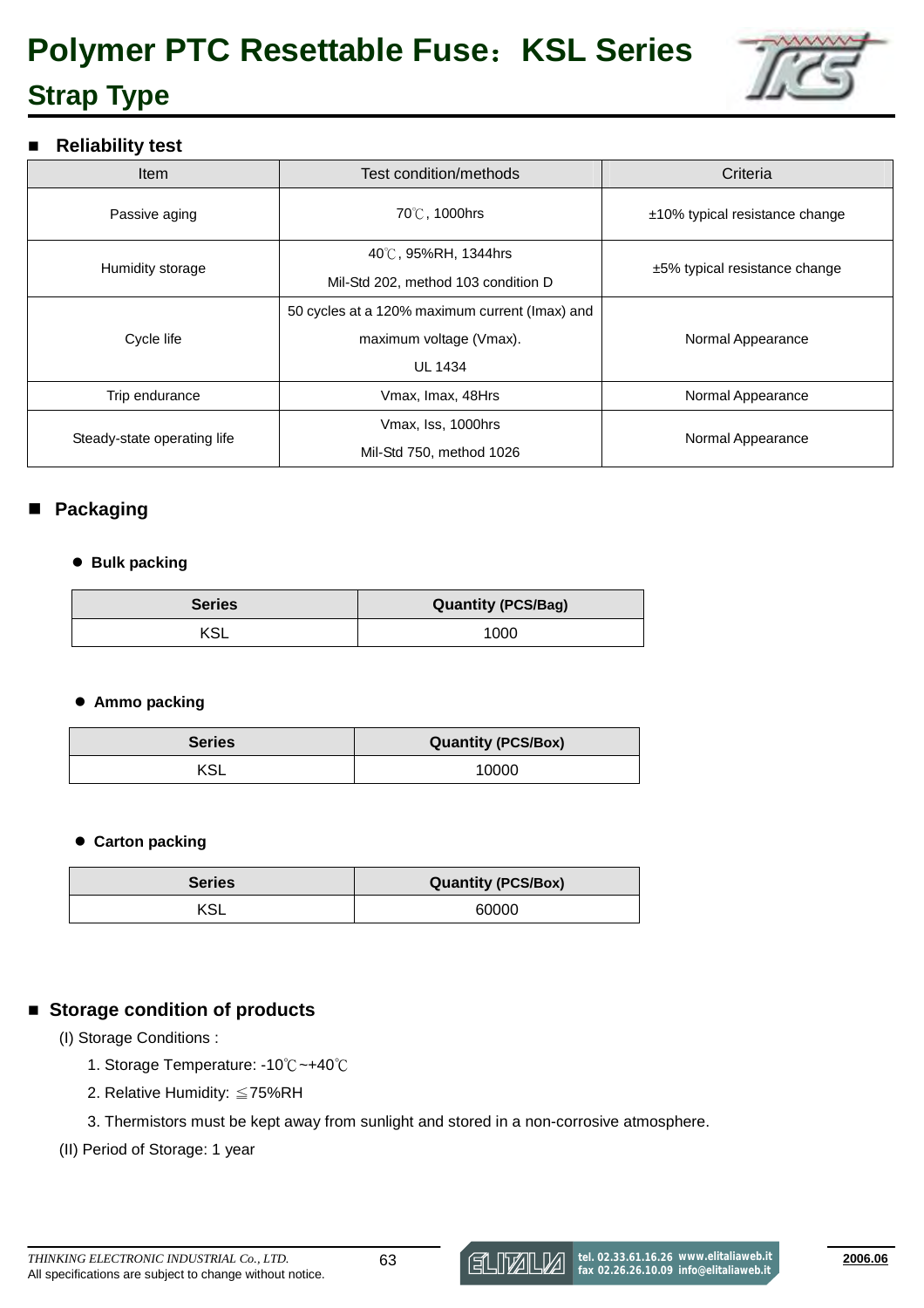# **Polymer PTC Resettable Fuse**:**KSM Series**

# **Strap Type**

#### **Features**

- 1. RoHS compliant
- 2. Broadest range of resettable devices available in the industry
- 3. Current ratings from 1.2 to 4.2A
- 4. Maximum voltage: 15V, 24V
- 5. Operating temperature range: -40 ~ +85℃
- 6. Agency Recognition: UL /cUL/TUV

### ■ Recommended Applications

1. Rechargeable battery packs

### **Part No. Code**





### **Dimensions**



Marking: xxx=Vmax. operation, yyyy=I hold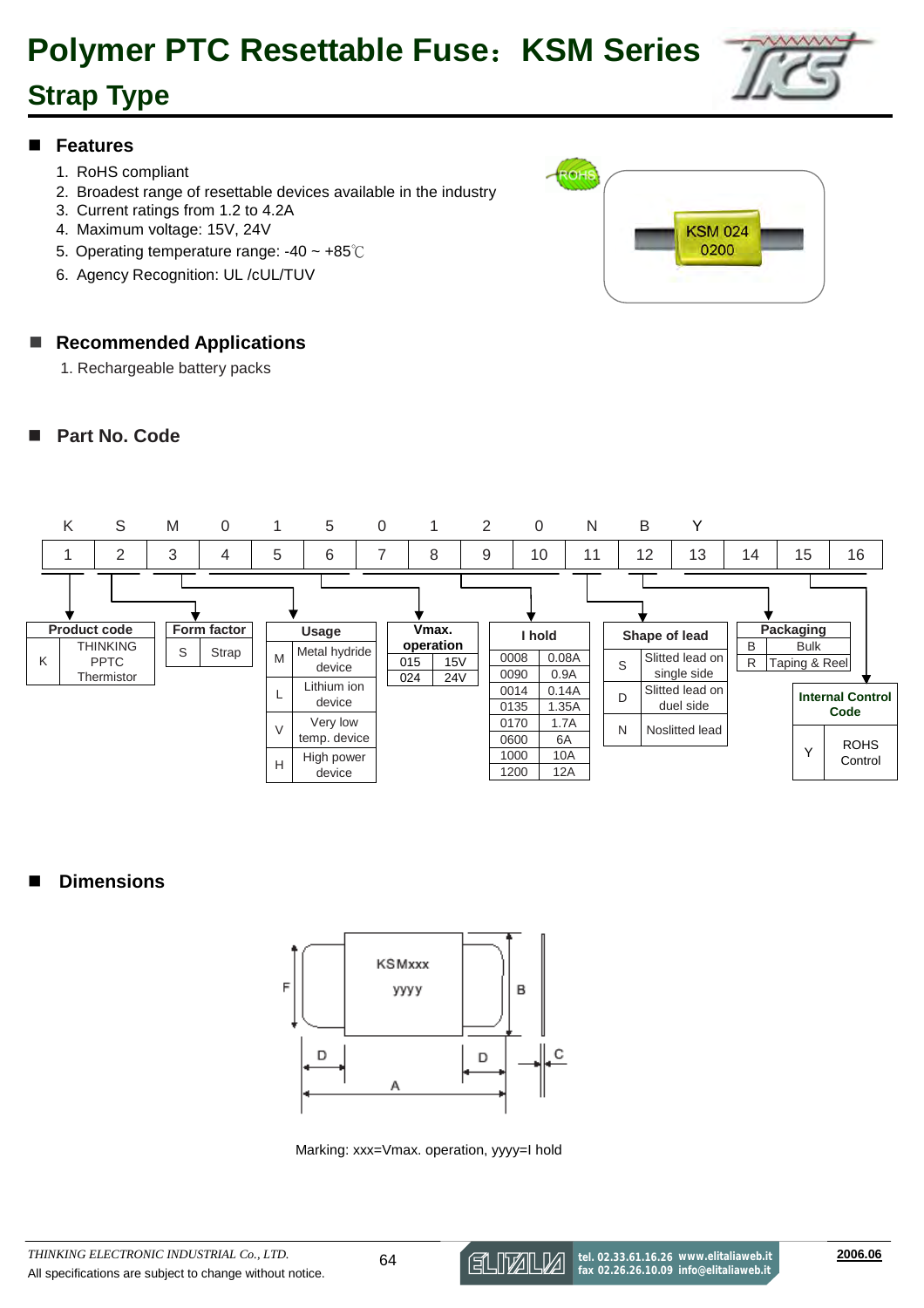# **Polymer PTC Resettable Fuse**:**KSM Series**



# **Strap Type**

|            |      |      |      |      |      |      |      |      |      | (Unit: mm) |
|------------|------|------|------|------|------|------|------|------|------|------------|
| Part no.   | A    |      | B    |      | C    |      | D    |      |      |            |
|            | Min. | Max. | Min. | Max. | Min. | Max. | Min. | Max. | Min. | Max.       |
| KSM0150120 | 19.9 | 22.1 | 4.9  | 5.2  | 0.6  | 1.0  | 5.5  | 7.5  | 3.9  | 4.1        |
| KSM0150175 | 20.9 | 23.1 | 4.9  | 5.2  | 0.6  | 1.0  | 4.1  | 5.5  | 3.9  | 4.1        |
| KSM0240200 | 21.3 | 23.4 | 10.2 | 11.0 | 0.6  | 1.0  | 5.0  | 7.6  | 4.8  | 5.4        |
| KSM0240350 | 28.4 | 31.8 | 13.0 | 13.5 | 0.6  | 1.0  | 6.3  | 8.9  | 6.0  | 6.6        |
| KSM0240420 | 30.6 | 32.4 | 12.9 | 13.6 | 0.6  | 1.0  | 5.0  | 7.5  | 6.0  | 6.7        |

### **Characteristics(23**℃**)**

|            | Vmax.      | Imax.        | <b>Ihold</b><br>@ 23°C | Itrip<br>@ 23°C | Pd<br>(Max.)   |        | <b>Maximum</b><br>time to trip | Resistance $(\Omega)$ |       | Safety<br>approvals |        |  |
|------------|------------|--------------|------------------------|-----------------|----------------|--------|--------------------------------|-----------------------|-------|---------------------|--------|--|
| Part no.   |            | Initial (Ri) |                        |                 | Post trip (R1) | UL/cUL | TUV                            |                       |       |                     |        |  |
|            | $(V_{dc})$ | (A)          | (A)                    | (A)             | (W)            | (A)    | (Sec.)                         | Min.                  | Max.  | Max.                |        |  |
| KSM0150120 | 15         | 100          | .20                    | 2.70            | 1.20           | 6.00   | 5.0                            | 0.085                 | 0.160 | 0.220               | $\sim$ |  |
| KSM0150175 | 15         | 100          | .75                    | 3.80            | 1.50           | 9.00   | 4.0                            | 0.050                 | 0.090 | 0.120               | $\sim$ |  |
| KSM0240200 | 24         | 100          | 2.00                   | 4.40            | 1.90           | 10.00  | 4.0                            | 0.030                 | 0.060 | 0.100               | $\sim$ |  |
| KSM0240350 | 24         | 100          | 3.50                   | 6.30            | 2.50           | 20.00  | 3.0                            | 0.017                 | 0.031 | 0.050               | $\sim$ |  |
| KSM0240420 | 24         | 100          | 4.20                   | 7.60            | 2.90           | 20.00  | 6.0                            | 0.012                 | 0.024 | 0.040               | $\sim$ |  |

Note : UL&cUL File No. E138827

TUV File No. R50066599

### **Typical time to trip curve at 23**℃

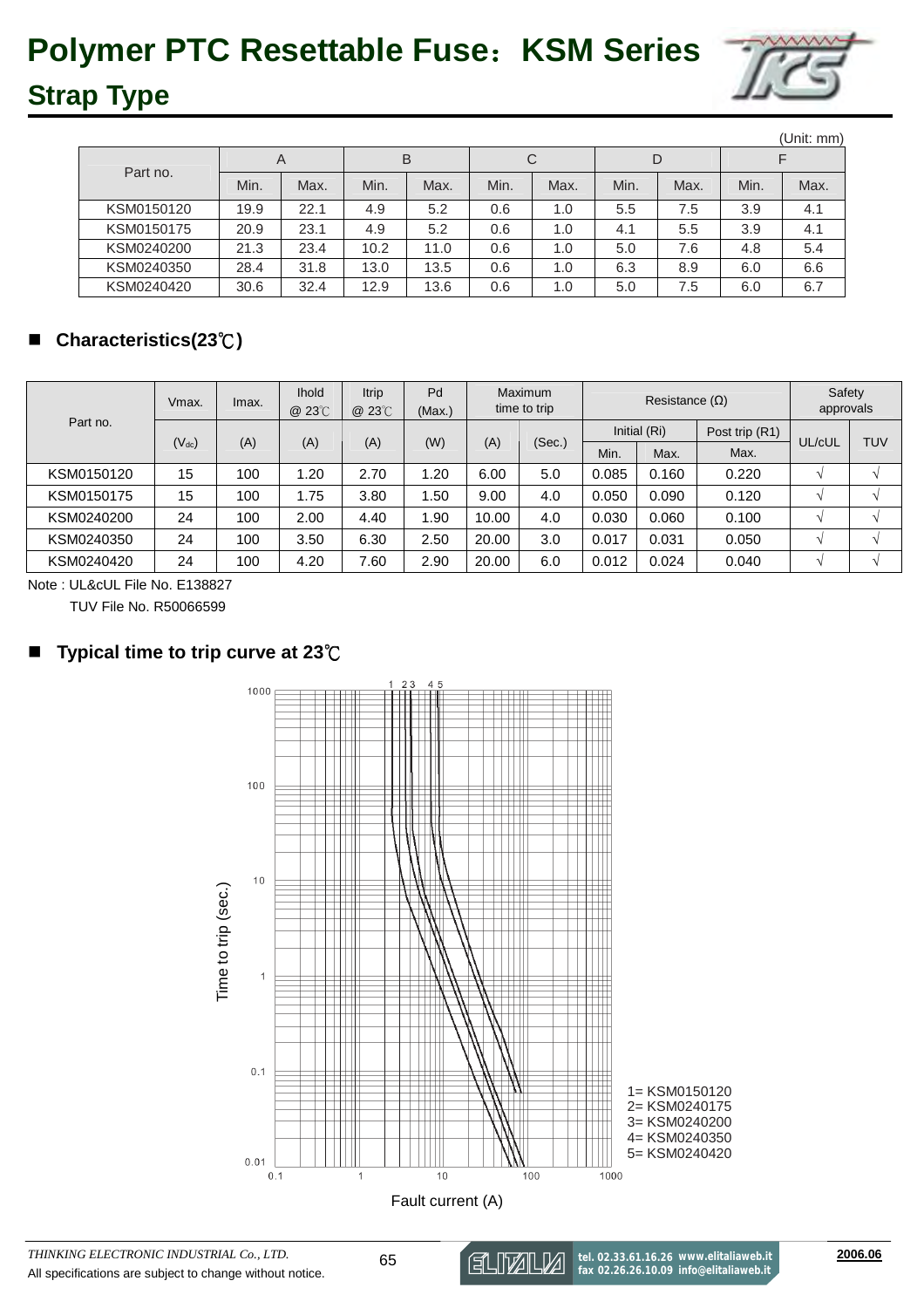

**F** Thermal derating curve



### ■ Reliability test

| <b>Item</b>                         | <b>Test condition/methods</b>                  | <b>Criteria</b>                   |  |
|-------------------------------------|------------------------------------------------|-----------------------------------|--|
| Passive aging                       | 70℃, 1000hrs                                   | $±10\%$ typical resistance change |  |
|                                     | 40℃, 95%RH, 1344hrs                            |                                   |  |
| Humidity storage                    | Mil-Std 202, method 103 condition D            | $±5\%$ typical resistance change  |  |
|                                     | 50 cycles at a 120% maximum current (Imax) and |                                   |  |
| Cycle life                          | maximum voltage (Vmax).                        | Normal Appearance                 |  |
|                                     | <b>UL 1434</b>                                 |                                   |  |
| Vmax, Imax, 48Hrs<br>Trip endurance |                                                | Normal Appearance                 |  |
|                                     | Vmax, Iss, 1000hrs                             |                                   |  |
| Steady-state operating life         | Mil-Std 750, method 1026                       | Normal Appearance                 |  |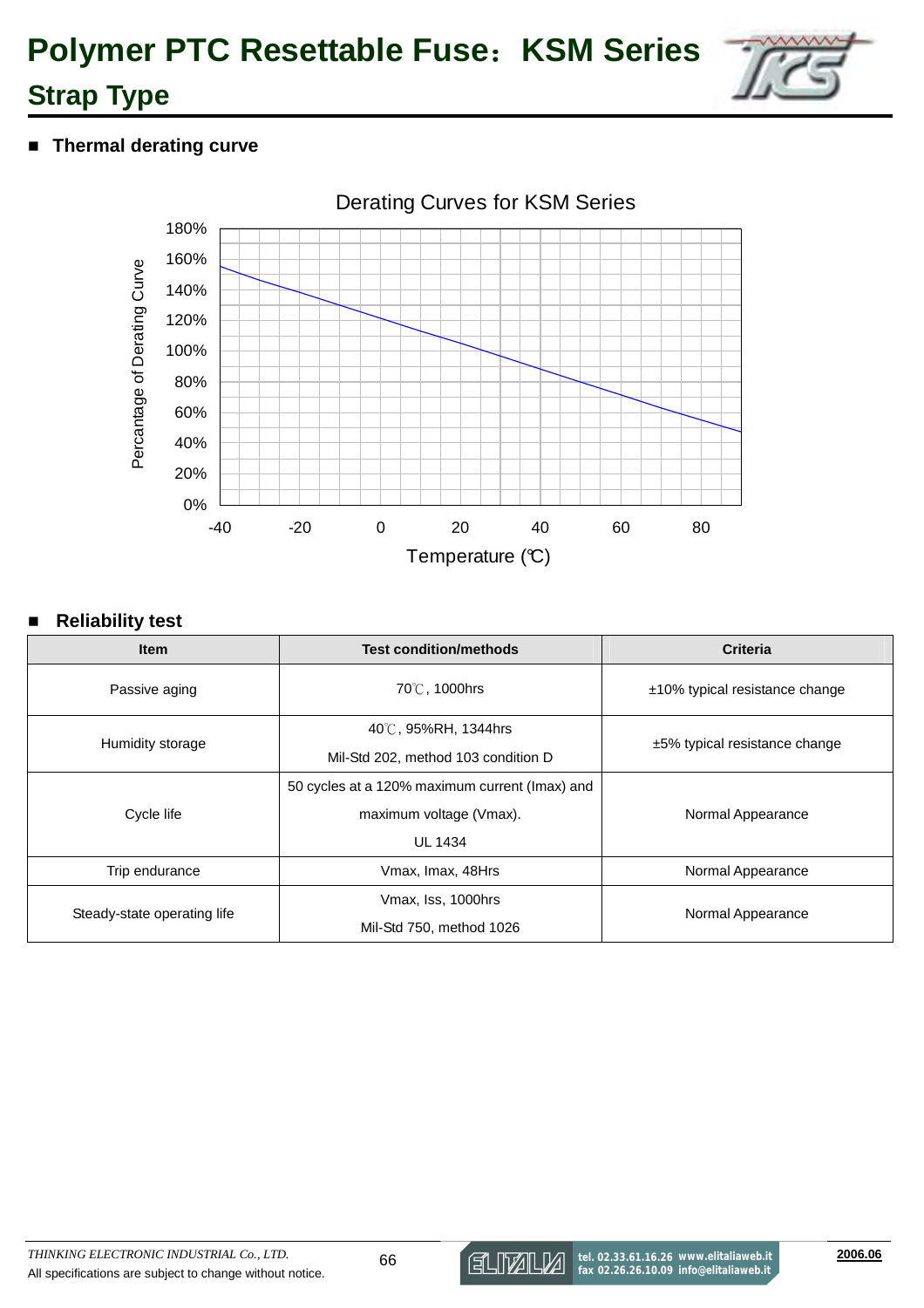

### **Packaging**

**Strap Type** 

#### **Bulk packing**

| <b>Series</b>   | <b>Quantity (PCS/Bag)</b> |  |  |  |  |
|-----------------|---------------------------|--|--|--|--|
| KSM (0120~0175) | 1000                      |  |  |  |  |
| KSM (0200~0420) | 500                       |  |  |  |  |

#### **Ammo packing**

| <b>Series</b>   | <b>Quantity (PCS/Box)</b> |  |  |  |  |
|-----------------|---------------------------|--|--|--|--|
| KSM (0120~0175) | 10000                     |  |  |  |  |
| KSM (0200~0420) | 5000                      |  |  |  |  |

#### **Carton packing**

| <b>Series</b>   | <b>Quantity (PCS/Box)</b> |  |  |  |  |
|-----------------|---------------------------|--|--|--|--|
| KSM (0120~0175) | 60000                     |  |  |  |  |
| KSM (0200~0420) | 30000                     |  |  |  |  |

### ■ Storage condition of products

- ( I ) Storage Conditions :
	- 1.Storage Temperature : -10℃~+40℃
	- 2.Relative humidity : ≦75%RH

3.Thermistors must be kept away from sunlight and stored in a non-corrosive atmosphere.

( II ) Period of Storage : 1 year

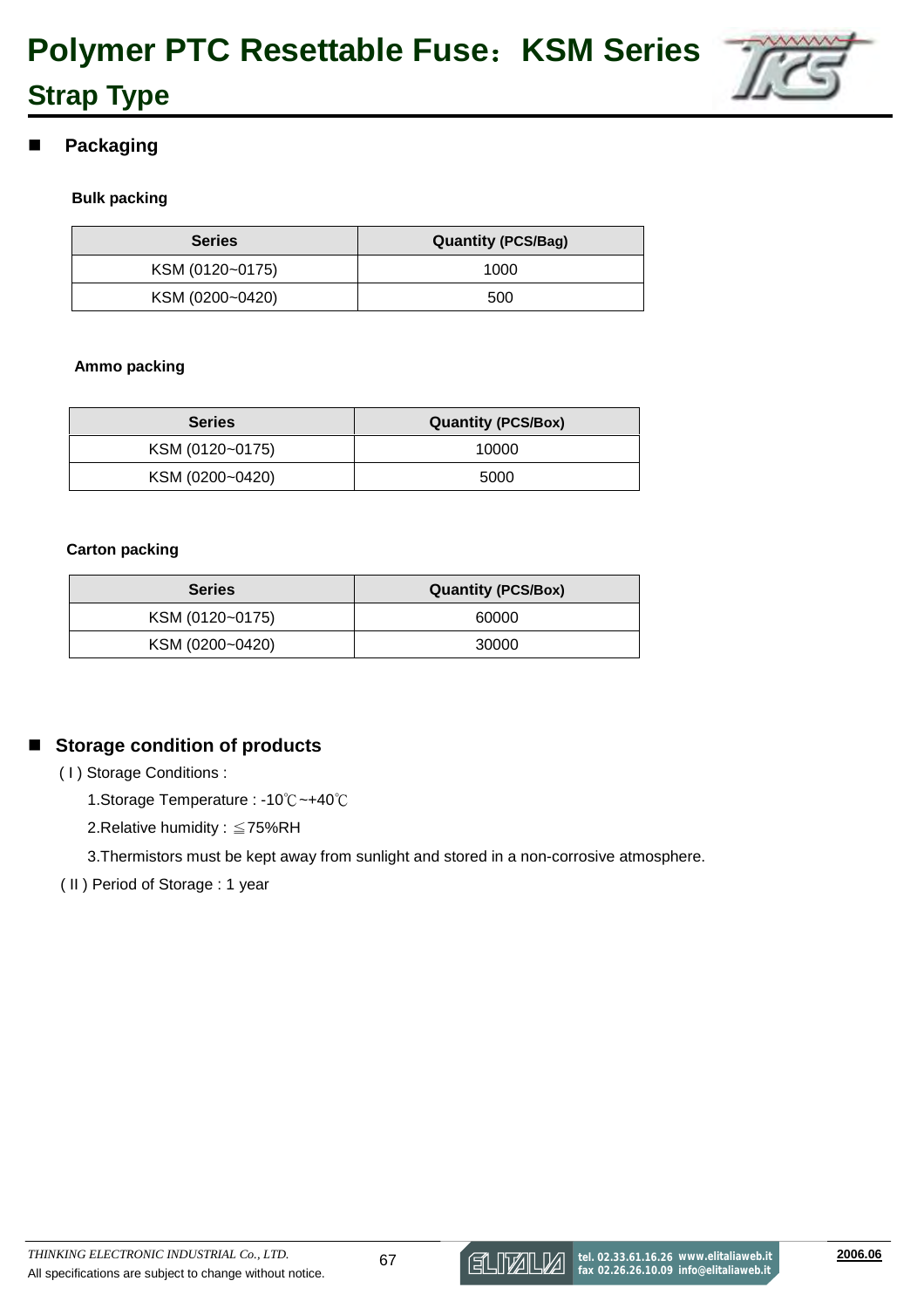# **Polymer PTC Resettable Fuse**:**KSV Series**

# **Strap Type**



#### **Features**

- 1. RoHS compliant
- 2. Low resistance, low trip temperature
- 3. Current ratings from 1.7 to 2.4A
- 4. Maximum voltage :12V and 16V
- 5. Operating temperature range :

KSV012:-40 ~ +75℃

KSV016:-40 ~ +85℃

6. Agency Recognition :UL /cUL/TUV

#### **Recommended Applications**

1. Rechargeable battery packs

### **Part No. Code**





#### **Dimensions**



Marking: xxx=Vmax. operation, yyyy=I hold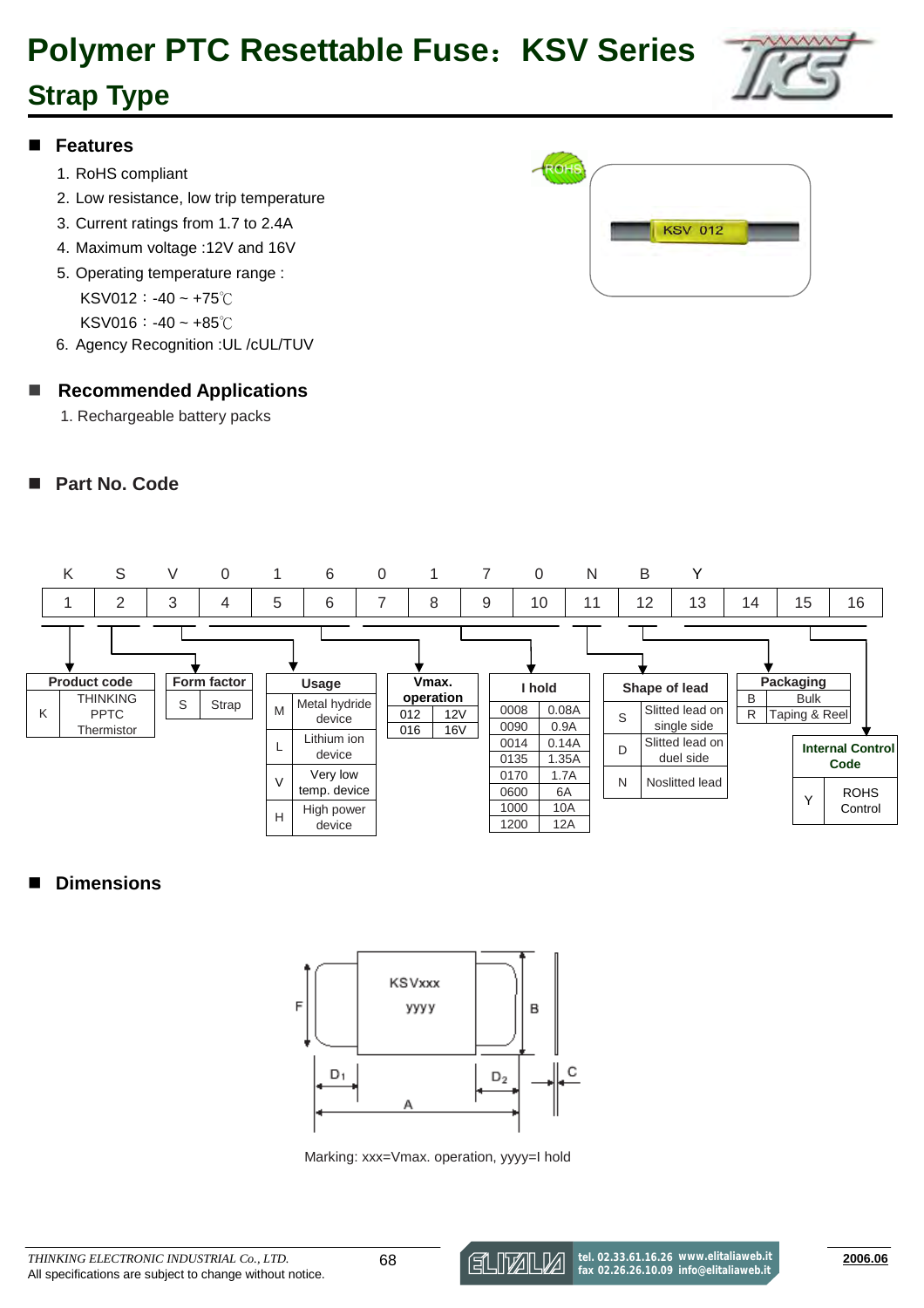

|             |      |      |      |      |      |      |                |                |      | (Unit: mm) |
|-------------|------|------|------|------|------|------|----------------|----------------|------|------------|
| Part no.    | A    |      | B    |      | C    |      | D              |                | F    |            |
|             | Min. | Max. | Min. | Max. | Min. | Max. | D <sub>1</sub> | C <sub>2</sub> | Min. | Max.       |
| KSV0120170  | 20.8 | 23.2 | 3.5  | 3.9  | 0.6  | 1.0  | $4.5 - 6.5$    |                | 2.4  | 2.6        |
| KSV0120175  | 23.0 | 24.5 | 2.9  | 3.3  | 0.6  | 1.0  | $3.8 - 5.4$    | $4.7 - 7.2$    | 2.4  | 2.6        |
| KSV0120230  | 20.9 | 23.1 | 4.9  | 5.3  | 0.6  | 1.0  | $4.1 - 5.8$    |                | 3.9  | 4.1        |
| KSV0160170  | 15.4 | 17.5 | 7.0  | 7.4  | 0.5  | 0.8  | $4.0 - 6.2$    |                | 3.9  | 4.1        |
| KSV0160170X | 20.8 | 22.9 | 4.9  | 5.3  | 0.5  | 0.8  | $6.0 - 8.6$    |                | 3.9  | 4.1        |
| KSV0160175  | 25.8 | 28.0 | 3.5  | 3.9  | 0.6  | 0.8  | $5.0 - 7.0$    | $9.0 - 11.0$   | 2.4  | 2.6        |
| KSV0160175X | 31.2 | 33.4 | 3.5  | 3.9  | 0.6  | 0.8  | $7.0 - 10.0$   | $11.0 - 14.0$  | 2.4  | 2.6        |
| KSV0160200  | 20.9 | 23.1 | 4.1  | 4.5  | 0.6  | 0.8  | $3.0 - 4.8$    |                | 2.9  | 3.1        |
| KSV0160210  | 20.9 | 23.1 | 4.9  | 5.3  | 0.6  | 0.8  |                | $4.1 - 5.8$    |      | 4.1        |
| KSV0160240  | 23.8 | 26.2 | 4.9  | 5.3  | 0.6  | 0.8  | $3.5 - 5.7$    |                | 3.9  | 4.1        |

Note: X=Special spec. for dimension controlling number

### **Characteristics(23**℃**)**

|             | Vmax.      | Imax. | <b>Ihold</b><br>@ 23°C | <b>Itrip</b><br>@ 23°C | Pd<br>(Typ.) |       | Maximum<br>time to trip | Resistance $(\Omega)$ |              | Safety<br>approvals |            |               |
|-------------|------------|-------|------------------------|------------------------|--------------|-------|-------------------------|-----------------------|--------------|---------------------|------------|---------------|
| Part no.    |            |       |                        |                        |              |       |                         |                       | Initial (Ri) | Post trip (R1)      | UL/cUL     | <b>TUV</b>    |
|             | $(V_{dc})$ | (A)   | (A)                    | (A)                    | (W)          | (A)   | (Sec.)                  | Min.                  | Max.         | Max.                |            |               |
| KSV0120170  | 12         | 100   | 1.70                   | 4.10                   | 1.40         | 8.50  | 5.0                     | 0.018                 | 0.032        | 0.04                | V          | $\mathcal{N}$ |
| KSV0120175  | 12         | 100   | 1.75                   | 4.20                   | 1.40         | 8.75  | 5.0                     | 0.017                 | 0.035        | 0.062               | V          | V             |
| KSV0120230  | 12         | 100   | 2.30                   | 5.00                   | 1.40         | 10.0  | 5.0                     | 0.012                 | 0.018        | 0.036               | $\sqrt{ }$ | V             |
| KSV0160170  | 16         | 100   | 1.70                   | 3.40                   | 1.40         | 8.50  | 3.0                     | 0.030                 | 0.052        | 0.105               | $\sqrt{}$  | $\sqrt{ }$    |
| KSV0160170X | 16         | 100   | 1.70                   | 3.40                   | 1.40         | 8.50  | 5.0                     | 0.030                 | 0.052        | 0.105               | V          | $\mathcal{N}$ |
| KSV0160175  | 16         | 100   | 1.75                   | 3.60                   | 1.40         | 8.75  | 5.0                     | 0.029                 | 0.051        | 0.102               | V          | V             |
| KSV0160175X | 16         | 100   | 1.75                   | 3.60                   | 1.40         | 8.75  | 5.0                     | 0.029                 | 0.051        | 0.102               | V          | V             |
| KSV0160200  | 16         | 100   | 2.00                   | 4.70                   | 1.50         | 10.00 | 5.0                     | 0.022                 | 0.039        | 0.078               | V          | $\mathcal{N}$ |
| KSV0160210  | 16         | 100   | 2.10                   | 4.70                   | 1.50         | 10.00 | 5.0                     | 0.018                 | 0.030        | 0.060               | V          | V             |
| KSV0160240  | 16         | 100   | 2.40                   | 5.90                   | 1.60         | 12.00 | 5.0                     | 0.014                 | 0.026        | 0.052               | $\sqrt{ }$ | V             |

Note 1: X=Special spec. for dimension controlling number

Note 2: UL&cUL File No. E138827

TUV File No. R50066599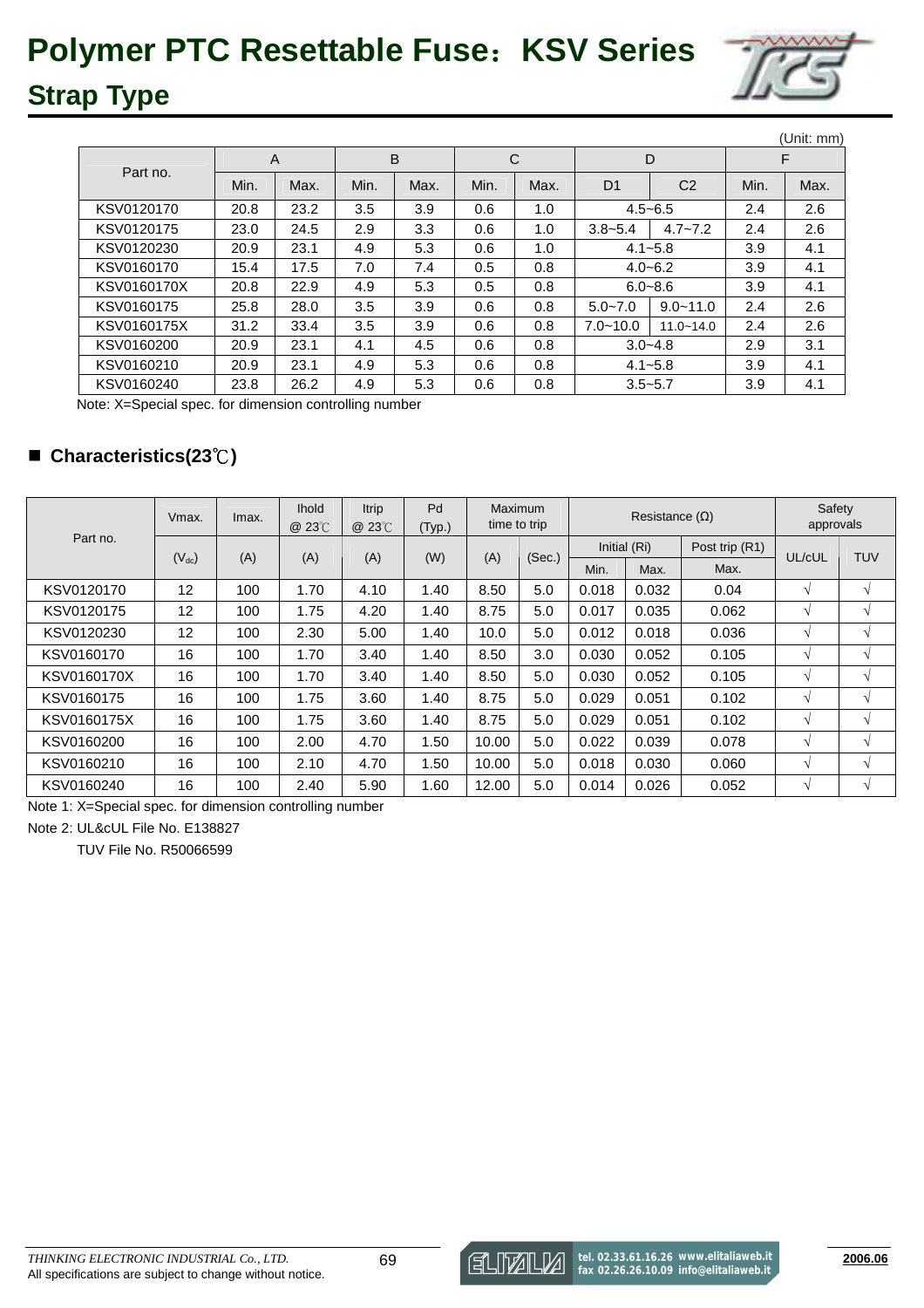

**Typical time to trip curve at 23**℃

### ● KSV012 Series



Fault Current (A)

## - **KSV016 Series**



Fault current (A)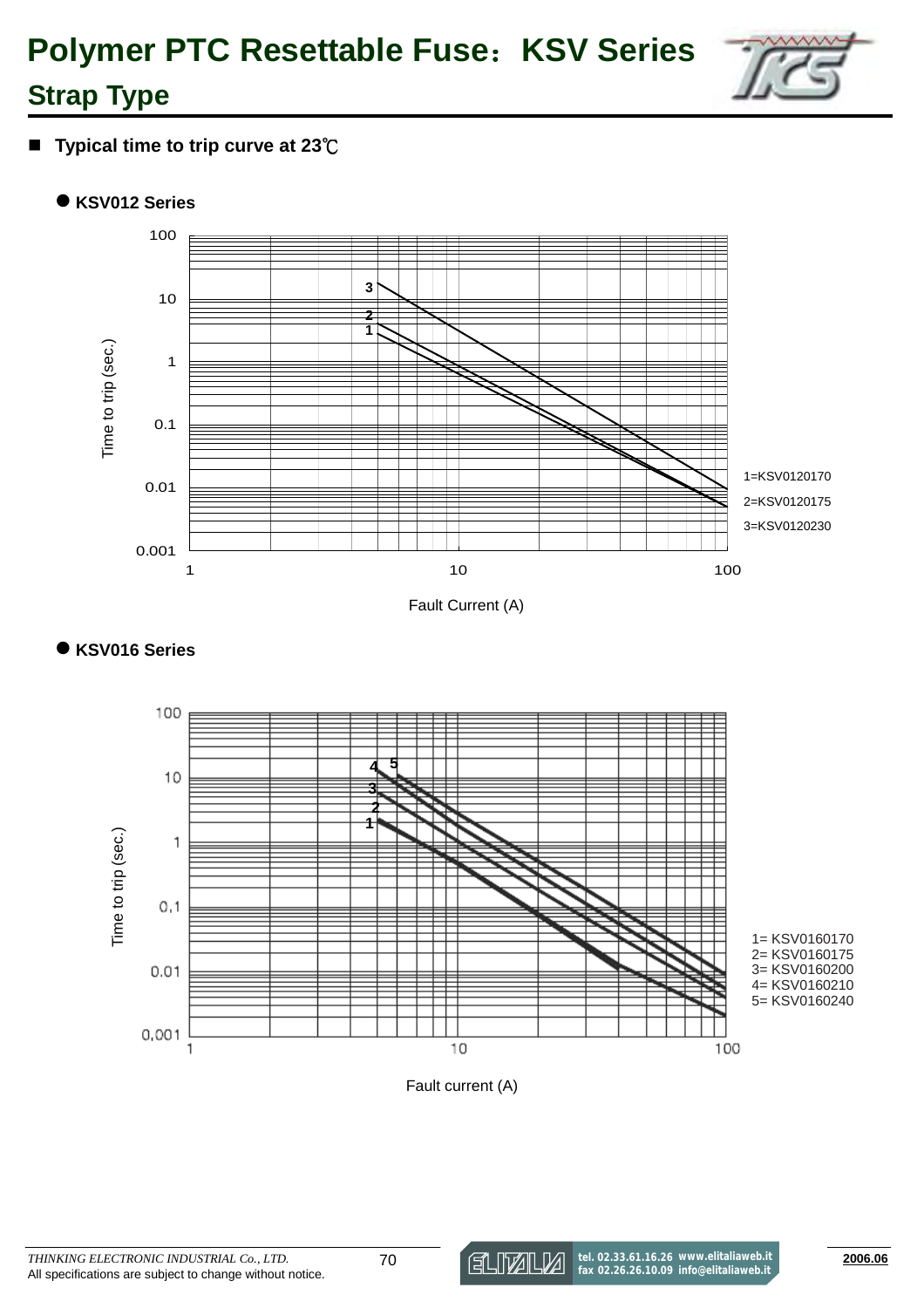

**F** Thermal derating curve



### **Reliability test**

| <b>Item</b>                         | <b>Test condition/methods</b>                  | <b>Criteria</b>                               |  |
|-------------------------------------|------------------------------------------------|-----------------------------------------------|--|
| Passive aging                       | 60°C. 1000hrs                                  | ±20% typical resistance change for KSV012     |  |
|                                     |                                                | ±10% typical resistance change for KSV016     |  |
|                                     | 60°C, 95%RH, 1000hrs for KSV012                | ±30% typical resistance change for KSV012     |  |
| Humidity storage                    | 40°C, 95%RH, 1344hrs for KSV016                | $\pm$ 5% typical resistance change for KSV016 |  |
| Thermal shock                       | 85/-40℃, 10 cycles                             | $±10\%$ typical resistance change             |  |
|                                     | 50 cycles at a 120% maximum current (Imax) and |                                               |  |
| Cycle life                          | maximum voltage (Vmax). UL 1434                | Normal Appearance                             |  |
| Trip endurance<br>Vmax, Imax, 48Hrs |                                                | Normal Appearance                             |  |
|                                     | Vmax, Iss, 1000hrs                             |                                               |  |
| Steady-state operating life         | Mil-Std 750, method 1026                       | Normal Appearance                             |  |